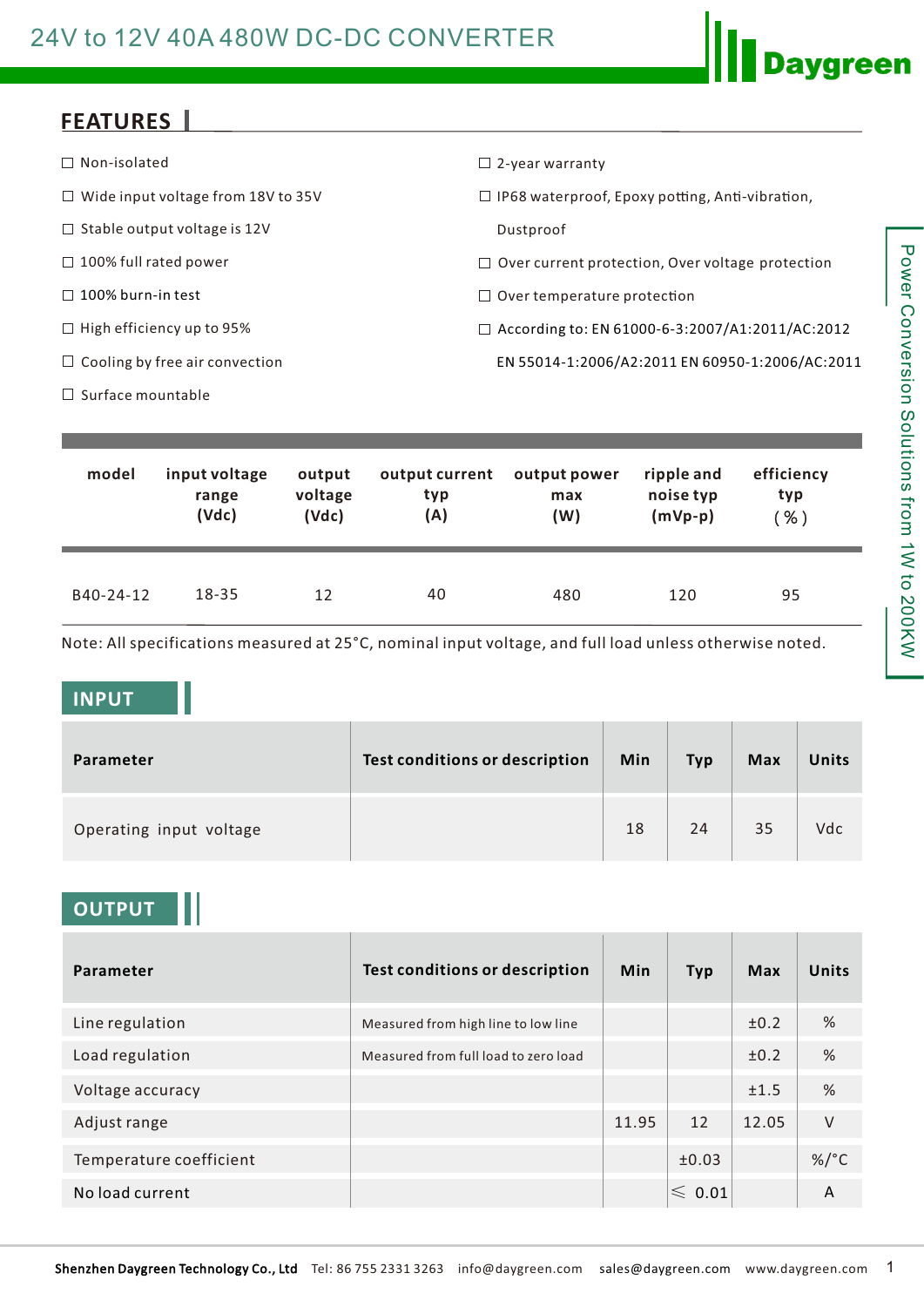# 24V to 12V 40A 480W DC-DC CONVERTER

## **PROTECTIONS**

| Parameter                       | <b>Test conditions or description</b> | <b>Min</b> | <b>Typ</b> | <b>Max</b> | <b>Units</b> |
|---------------------------------|---------------------------------------|------------|------------|------------|--------------|
| Output over voltage protection  | %Vo                                   | 115        |            | 140        | %            |
| Output short circuit protection | Continuous                            |            |            |            |              |
| Current limit                   | % nominal output current              | 100        | 105        | 110        | %            |
| Thermal shutdown case temp      |                                       |            | 85         |            | °C           |
| Cooling                         | Free air convection                   |            |            |            |              |
| Fuse                            | built in PCB                          |            | 40         |            | А            |

| <b>SAFETY AND COMPLIANCE</b> |                                                                                      |
|------------------------------|--------------------------------------------------------------------------------------|
| Parameter                    | Test conditions or description                                                       |
| Safety approvals             | EN 61000-6-3:2007/A1:2011/AC:2012<br>EN 55014-1:2006/A2:2011 EN 60950-1:2006/AC:2011 |
| Enclosures                   | <b>IP68</b>                                                                          |

| <b>ENVIRONMENTAL</b> |  |
|----------------------|--|
|                      |  |
|                      |  |

| Parameter                  | Test conditions or description | Min   | <b>Typ</b> | <b>Max</b> | <b>Units</b> |
|----------------------------|--------------------------------|-------|------------|------------|--------------|
| Case operating temperature |                                | $-40$ | 25         | 85         | °C           |
| Ambient temperature        |                                | $-20$ |            | 60         | $^{\circ}$ C |
| Storage temperature        |                                | $-40$ |            | 105        | °C           |
| Humidity                   | Non-condensing                 |       |            | 95         | %            |

11

### **DERATING CURVE**